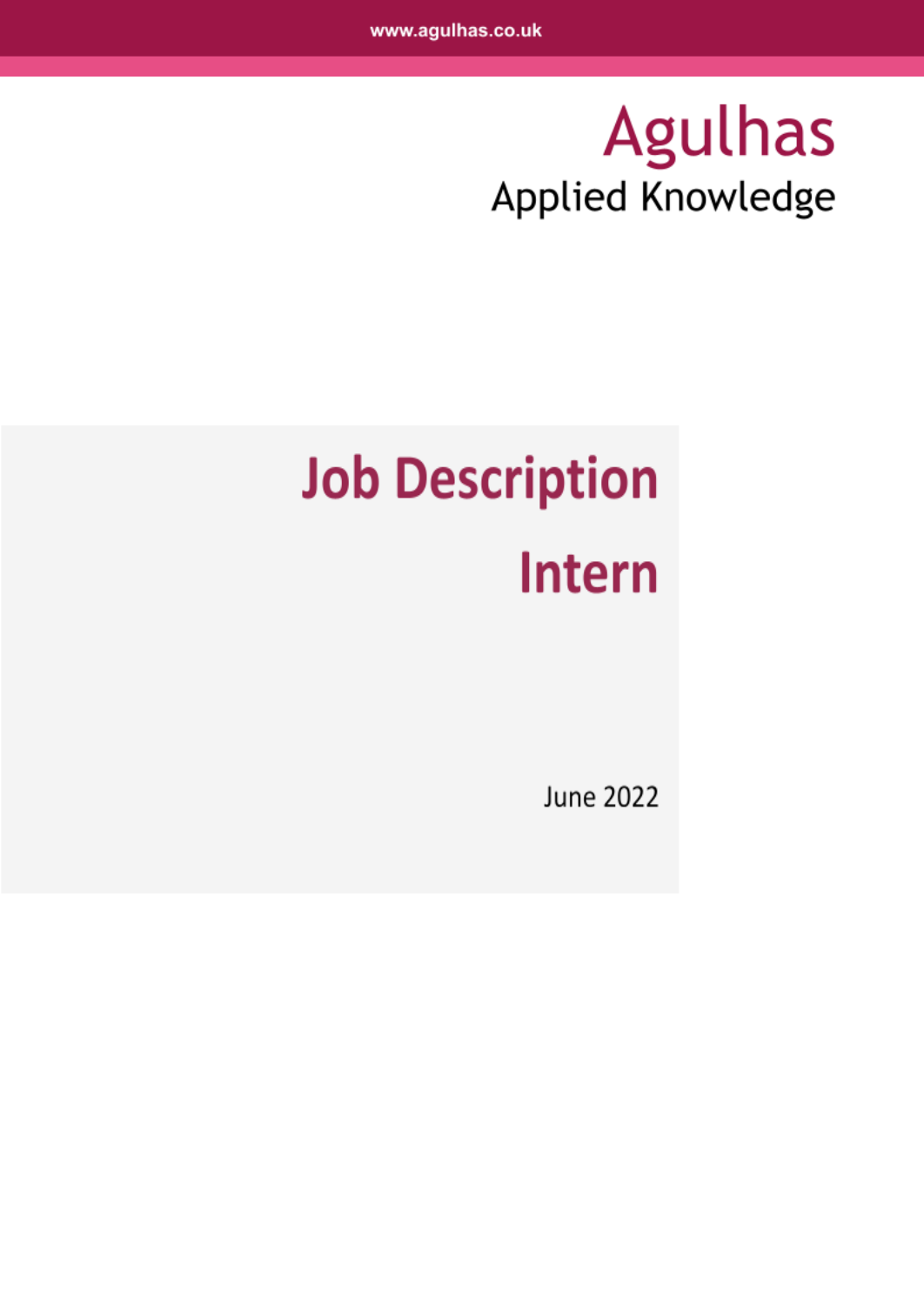### **[About](https://agulhas.co.uk/about-us/) Agulhas**

**Agulhas Applied Knowledge** is a London-based consulting firm specialising in evaluation, learning research and and knowledge on international development and sustainability. We provide strategic advice and evaluation for aid programmes and development policy to the UK government, other DAC countries, multilateral organisations, developing country governments, philanthropic foundations and NGOs. We specialise in strategic reviews and evaluations: for the past eight years, we have led the consortium that provides evaluation services to the UK's Independent Commission for Aid Impact. Agulhas have also worked with diverse clients including bilateral donors, international organisations including the United Nations, NGOs, academia, companies and foundations. We also specialise in knowledge management, helping our clients to develop monitoring and evaluation systems, strengthen their organisational learning systems and improve the quality and value for money of their programming.

The Agulhas practice is structured around two multidisciplinary hubs: the Crisis, [Conflict](https://agulhas.co.uk/our-work/crunch-hub/) and Global [Challenges](https://agulhas.co.uk/our-work/crunch-hub/) (CRUNCH) Hub and the [Climate](https://agulhas.co.uk/our-work/climate-hub/) Hub.

- The CRUNCH Hub covers issues around conflict and fragility, including humanitarian policy, peace and justice, safe migration and human rights.
- The Climate Hub specialises in climate action and supporting a just transition.

We have a close-knit team of 22 working both remotely and from our canal-side office in Hoxton, London, and a wider network of fellows and associates around the world. The working environment is informal, but the intellectual pace is challenging. We offer our staff the opportunity to work with leading thinkers in international development and sustainability, and to apply their analytical skills to pressing global challenges.

#### **About the position**

We're looking for a proactive, independent thinker to join our team as an analyst Intern, for a **6-12 month basis (depending on availability)**. The intern will work on a range of assignments primarily supporting evaluation and research services across the company, including the Climate Hub, working on the response to the urgent global climate crisis including through delivering research, evaluation, strategic planning and policy advice.

The work will include providing analytical/research support across Agulhas' portfolio of projects, bids, communications and organisational projects such as the Unlearning Agulhas Project. A detailed breakdown of potential duties can be found below in 'requirements'.

A work plan with outcomes and achievements for the duration of the Internship will be jointly curated with you, based on your interests and the needs of the organisation, giving you the opportunity to learn how the sector works.

The position falls in our £21k salary band, with the potential to be promoted to a full-time analyst position at the end of the internship. Whilst we operate a hybrid working environment, we look forward to the intern coming into the Agulhas' London office at least 2 times a week.

#### **Personal specification**

To succeed in this role, you will have well-developed research and critical thinking skills, with a broad understanding of current issues in international development, climate change **and/or adjacent sectors based on your educational and extracurricular experiences.**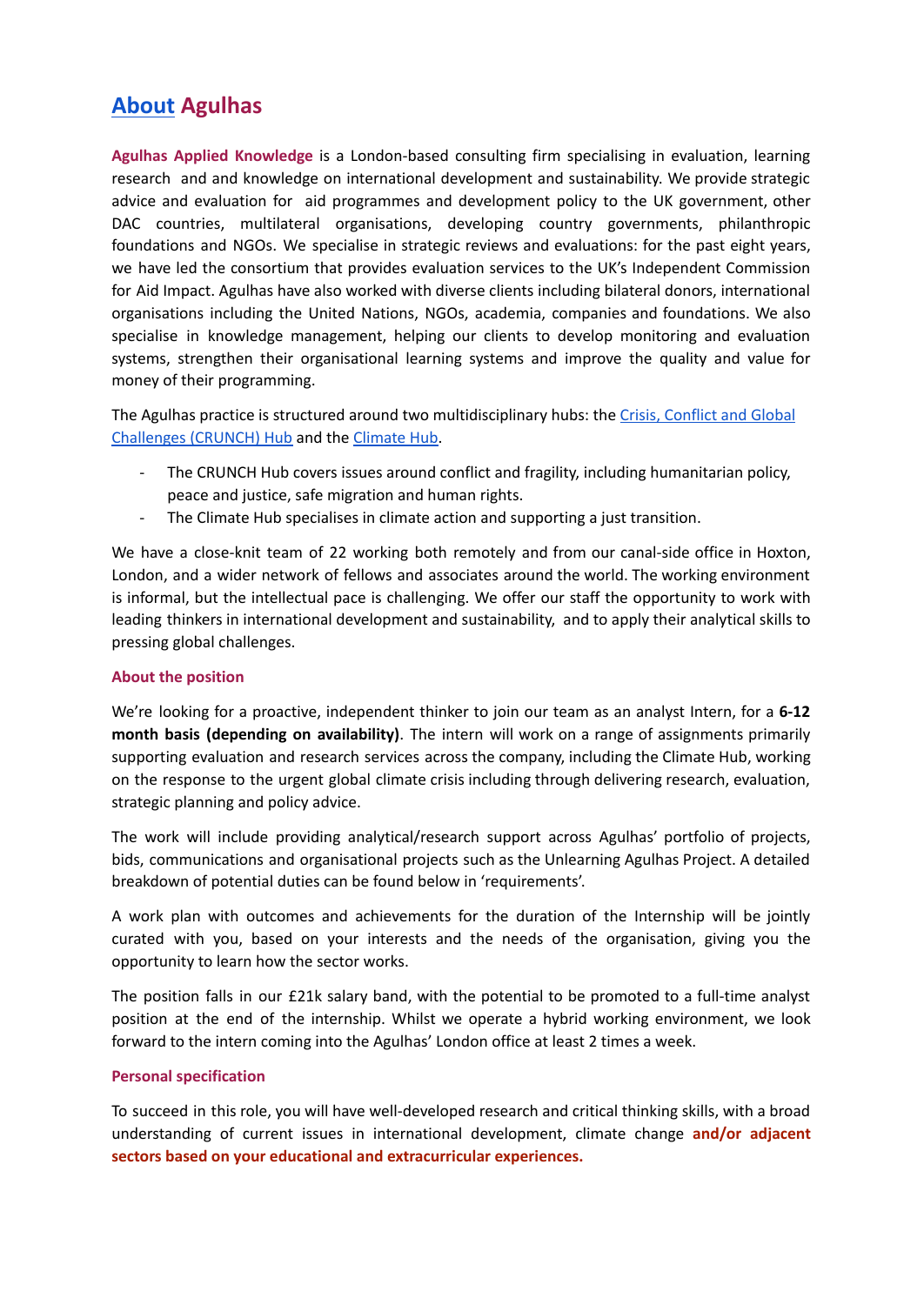You will have a talent for collecting and analysing both quantitative and qualitative data from a wide range of sources. You should be an excellent communicator, both in writing and verbally, able to present complex ideas clearly and succinctly, and advance and defend arguments.

You will be an excellent team player with a proactive and enthusiastic approach to work, the maturity to interact with clients and partners, and able to take on a wide variety of tasks with a "can-do" attitude. You will be keen to learn and willing to turn your hand to new and familiar tasks.

#### **REQUIREMENTS**

#### **ESSENTIAL**

- At least a Masters-level degree including climate, environment and international development with demonstrable research and analytical skills ('grade pending' is acceptable)
- Familiarity with key concepts, practices and debates in the international development and climate fields
- A high level of skill in written work and excellent attention to detail
- Competency in using a variety of standard computer and cloud-based software packages (e.g. Microsoft Office Suite), as well as social media.

#### **Research and project support**

- An ability to take clear, accurate and succinct notes from meetings and interviews
- An organised and thorough approach to supporting projects, for example by helping to set up meetings, round tables and focus group discussions, setting up relevant libraries of resources on specific topics, helping to run training or other events
- An ability to undertake a range of research and analytical tasks, including interpreting statistics, presenting quantitative and qualitative analyses and summarising documents
- Familiarity with a range of qualitative and quantitative research methodologies, and an understanding of basic monitoring and evaluation concepts
- A lively interest in global issues and policy debates, particularly climate
- An ability to work innovatively, showing a flexible, adaptive mind-set
- Ability to deliver quality work to a tight timeline.

#### **Other attributes**

- Effective teamwork, including supporting other team members
- A professional manner with team members and clients
- A proactive work ethic with an ability to manage competing priorities and strong time-management skills
- The right to work in the UK.

#### **DESIRABLE**

- A period of time working (paid or volunteering) in developing countries in the international development or humanitarian sector
- Experience on graphic design packages such as In-Design
- Knowledge or experience of foundations, civil societies or NGOs
- Knowledge of an additional language e.g. Arabic, French, Spanish or Portuguese.

#### **BEHAVIOUR**